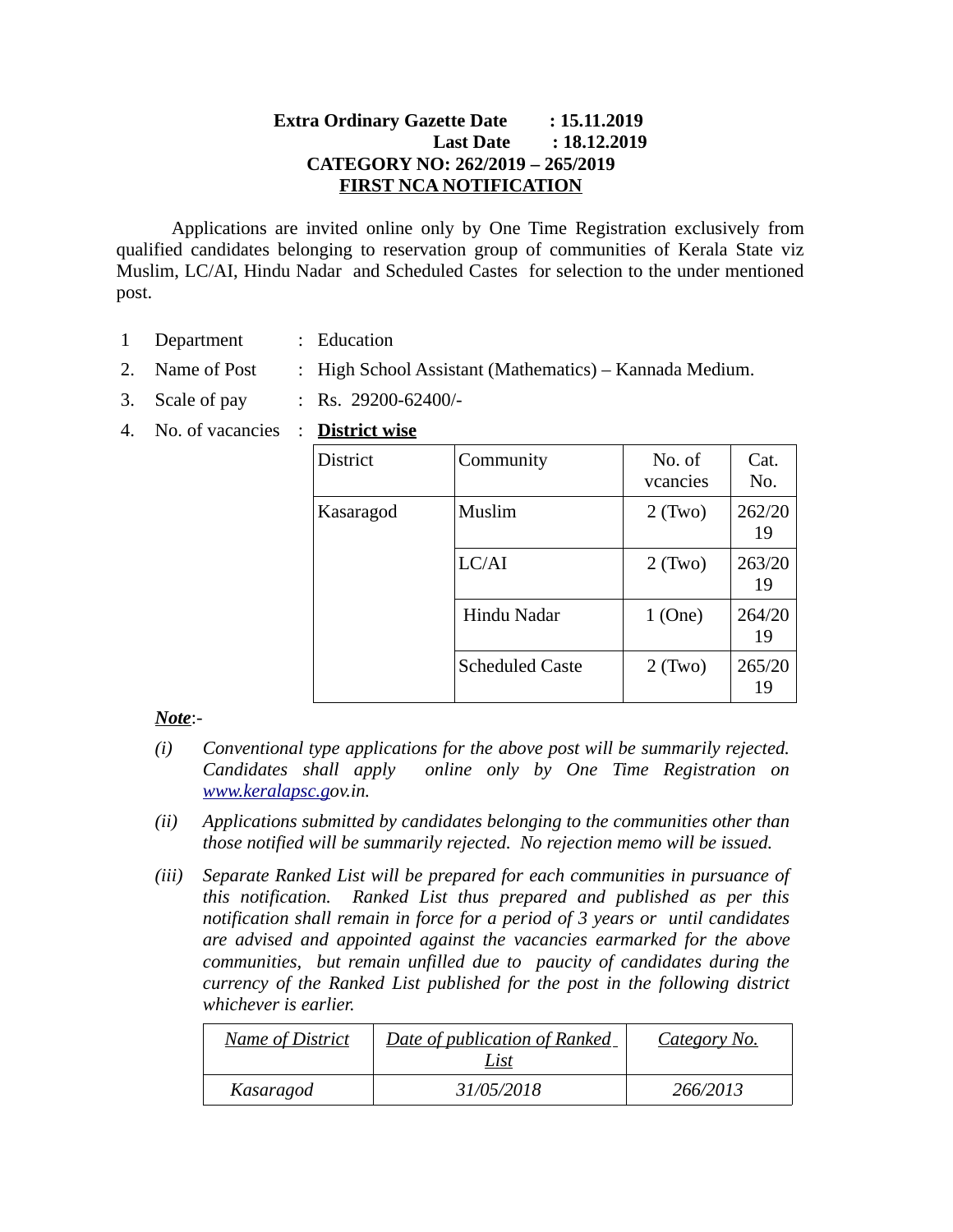- *(iv) The Candidates belonging to above reservation communities shall submit application for this post to the Kasaragod District where the vacancy is in existence for their respective community and shall note the name of that district against the relevant column in the application.*
- *(v) The selection in pursuance of this notification will be made on a revenue district basis, subject to the special conditions laid down in G.O (Ms) No. 154/71/PD dated, 27.05.1971. A candidate advised for appointment in one revenue district from the Ranked List prepared is not eligible for transfer to another district unless he or she completes 5 years continuous service from the date of commencement of service in the former district. Even if transfer is allowed after five years, it will be subject to the rules in G.O(MS) No.4/61/PD dated, 02.01.1961. Candidates already in Government service holding the same post in any one district are prohibited from applying again for this post, but they can apply to higher posts when notified.*
- (vi) In case of change in Caste/ Community noted in the SSLC Book, candidates must claim their original Caste/Community in the application and shall produce Caste /Non creamy layer certificate as the case may be issued by the Revenue Authorities and the original Gazette Notification publishing the change of Caste/ Community at the time OTR verification of selection to the above post.
- 5. Method of appointment : Direct Recruitment (from candidates belonging to Muslim, LC/AI, Hindu Nadar and Scheduled castes).
- 6. Age Limit : For Muslim, LC/AI and Hindu Nadar : 18-43. Only candidates born between 02.01.1976 and 01.01.2001 (Both dates included) are eligible to apply for this post. For Scheduled Castes 18-45. Only candidates born between 02.01.1974 and 01.01.2001 (Both dates included) are eligible to apply for this post. [Including the relaxation as per para 2 (i) of General Conditions]

Note:- For concessions allowed in upper age limit, subject to the condition that the maximum age limit shall in no case exceed 50 years, please see para (2) of the General Conditions under Part II of this Notification except para 2 (i).

- 7. Qualifications:
- 1) A Bachelors Degree with Mathematics or Statistics as Main Subject and B.Ed/B.T in the concerned subjects conferred or recognized by the Universities in Kerala.
- 2) Must have passed the Kerala Teacher Eligibility Test (KTET) for this post conducted by the Government of Kerala

**Exemption:** Candidates who have qualified CTET/NET/SET/M.Phil/ Ph.D/ M.Ed. in the respective subjects are exempted from acquiring TET (G.O. (P) No. 145/16/G.Edn. Dated 30.08.16 and G.O. (P) No. 206/16/G.Edn. Dated 08.12.2016).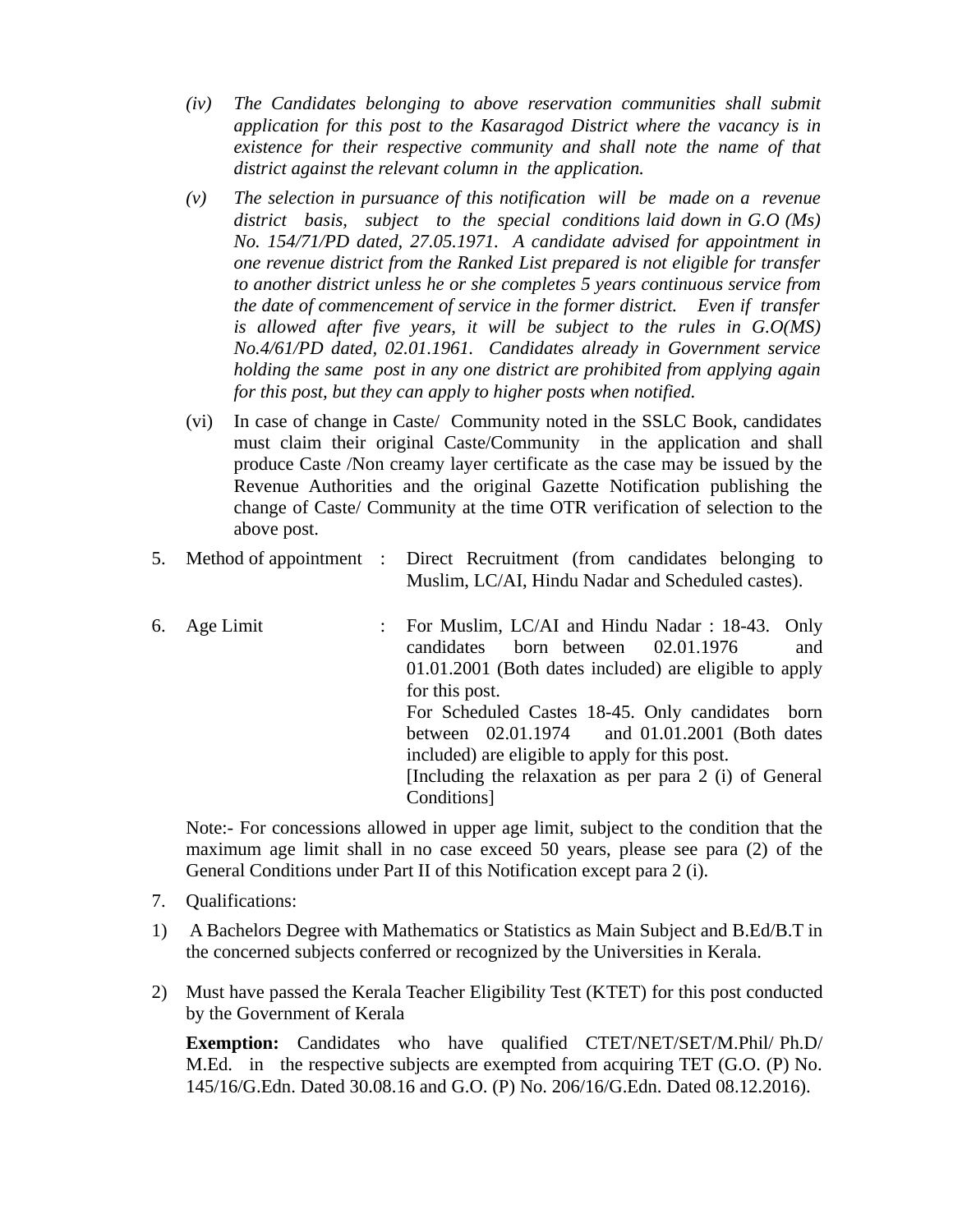3) (i) Must have passed SSLC/Plus Two/Pre-Degree with Kannada as I or II Language.

# OR

ii) A pass in Degree or Post Graduation in Kannada Language. In the absence of the qualification referred in  $(I)$  &  $(ii)$  above its equivalent shall also be considered (G.O.(P)No.166/16/G.Edn, dated 30.09.2016)

# Note:

i) M.Phil in the concerned subject be the one awarded by any of the Universities in Kerala or recognised as equivalent by any of the Universities in Kerala.

ii) Post Graduates in Mathematics/Statistics with B.Ed/BT in the concerned subject will also be considered for this post.

iii) Diploma in Rural Service awarded by the National Council for Rural Higher Education will also be treated as equivalent to Degree for the above purpose.

iv) The candidates who have acquired B.Sc Ed in Physics – Chemistry – **Mathematics** 

stream conducted by the Regional Institute of Education Mysore of NCERT are also eligible to apply for the post (GO (P) No 117/13/G Edn dtd 30/3/13).

v) candidates applying to the post should have sufficient knowledge in Kannada which will be tested at the time of interview. Question papers for the written test if any will be in Kannada. The candidates should answer the question in Kannada. In the case OMR answer scripts, answers are to be marked as instructed.

vi) The disciplines in which B.Sc/M.Sc and B.Ed Degree were obtained should be mentioned in the application.

vii) Those Candidates who secured B.Ed / BT Degree from the universities outside Kerala should note in the application, the number and date of relevant orders declaring the said degree as equivalent to those prescribed for this selection. The copies of such order shall be produced before the commission when it is called for.

 Candidates claiming equivalent qualification should produce relevant Government orders during verification, to prove that the qualification claimed is equivalent to the prescribed qualification for the post.

NB: KS & SSR Part II Rule 10 a (ii) will be applicable for the post.

# 8. SPECIAL CONCESSIONS REGARDING APPOINTMENT AND AGE LIMIT

(i) Preference will be given as laid down in G.O.(MS) No. 50/70/PD dated 12.02.1970 and G.O.(MS) No. 9/78/G.Edn. Dated 21.01.1978 to the wives of Jawans in the matter of recruitment as Teachers, if they possess the prescribed qualifications. Soldiers in active service and those working in Base Establishment are included under the term `Jawans'. Such candidates should obtain proper certificates from the Officer Commanding stating the name, military rank and military address of their husbands and produce the same as and when required by the Commission (G.O (MS) No. 509/64/Edn. Dated 19.09.1964, G.O.(MS) No. 614/65/Edn. Dated 09.11.1965 and G.O (MS) No. 243/66/Edn. Dated 27.05.1966).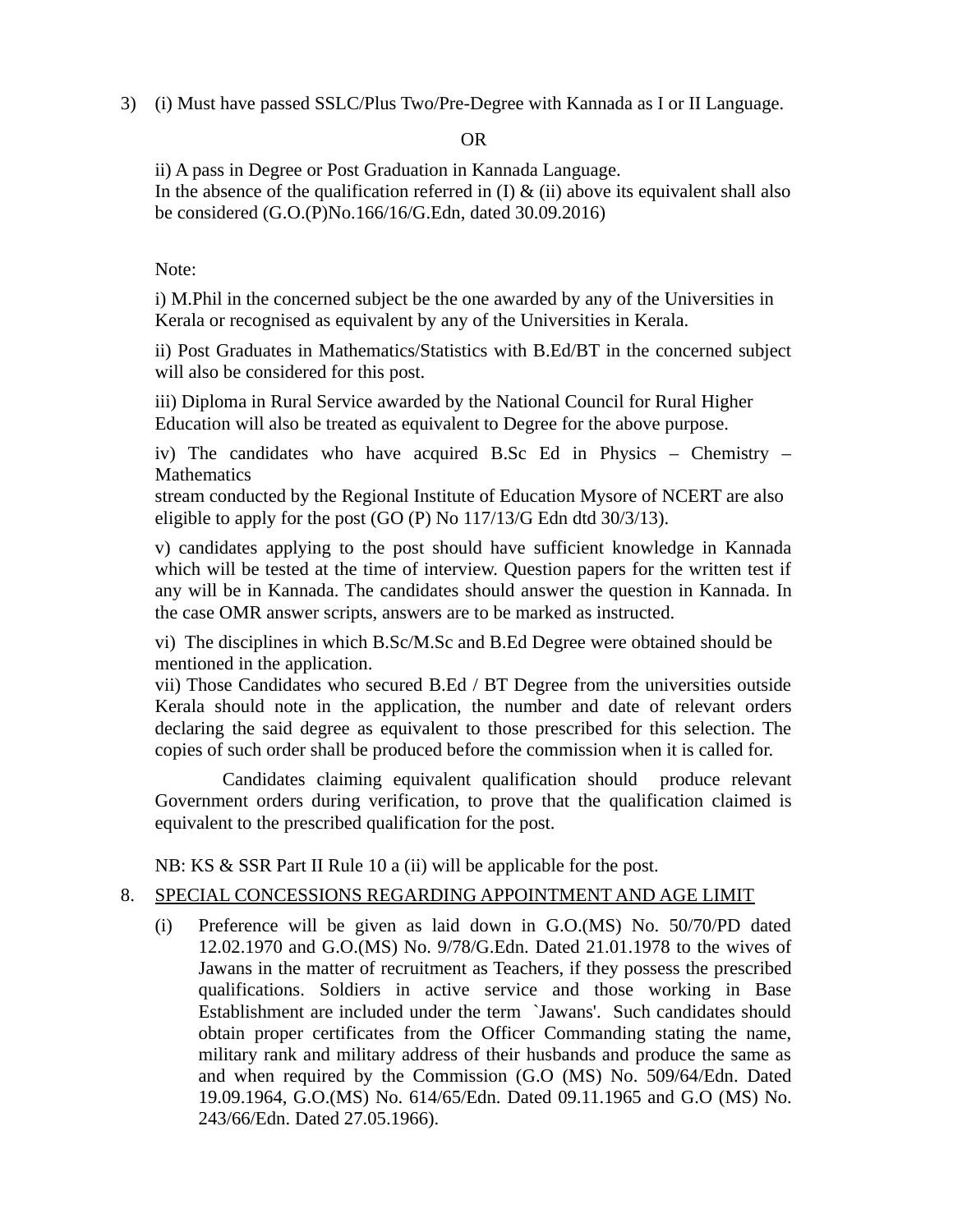- (ii) First Class Scouts and Guides will be given preference in the matter of appointment as Teachers (G.O (MS) No. 122/75/G.Edn. Dated 27.05.1975 and G.O (MS) No.50/70/PD dated 12.2.1970).
- (iii) Teachers of the Government Primary and Nursery Schools who are graduates and are otherwise qualified will be exempted from upper age limit (G.O (Ms) No 185/70/G Edn dated 18.4.1970 and G.O (Ms) No 466/70/G Edn dt 11.11.1970). They should produce proper certificates from authorities concerned as and when required by the Commission.

Note:- The candidates who are eligible for the above preferences or concessions in upper age limit by virtue of any of the reason mentioned in Para 2 of the General Condition should claim the same through the "weightage and preferences" link provided in their One Time Registration Profile and give details in the space provided. The applications of candidates who are eligible for concession in upper age limit and who do not claim the same, are liable to be rejected presuming that they are over aged candidates. Upper age limit after allowing the relaxation as per rule should not exceed 50 years of age (see para 2 of General Conditions).

- 9. Last Date for receipt of applications 18.12.2019 Wednesday upto 12.00 Midnight.
- 10. Mode of Sending Application :

 Candidates must register as per ONE TIME REGISTRATION with the Official Website of Kerala Public Service Commission [www.keralapsc.gov.in](http://www.keralapsc.gov.in/) before applying for the post. Candidates who have already registered can apply by logging in to their profile using their User-ID and password. Candidates must click on the Apply Now button of the respective posts in the Notification Link to apply for a post. The photograph uploaded should be one taken on or after 31/12/2010. Name of the candidate and the date of taking photograph should be printed at the bottom portion. The photograph once uploaded meeting all requirements shall be valid for 10 years from the date of uploading. There is no change in other instructions regarding the uploading of photographs. No application fee is required. Candidates shall take a printout of the application by clicking the link Registration Card in their profile. Candidates are responsible for the correctness of the personal information and secrecy of password. Before the final submission of the application on the profile, candidates must ensure the correctness of the information on their profile. They must quote their User-ID for further communication with the Commission. Application submitted is provisional and cannot be deleted or altered after submission. The Application will be summarily rejected if noncompliance with the notification is found in due course of processing. Documents to prove Qualification, Experience, Community, age etc. have to be produced as and when called for. **Candidates who have AADHAAR card should add AADHAAR card as I.D. Proof in their profile.**

- 11. Address to which applications are to be sent : [www.keralapsc.gov.in.](http://www.keralapsc.gov.in/)
- 12. If written /OMR/Online Test is conducted as part of this selection, candidates shall submit a confirmation for writing the examination through the One Time Registration profile. Such candidates alone can generate and download the Admission Tickets in the last 15 days till the date of Test. The applications of